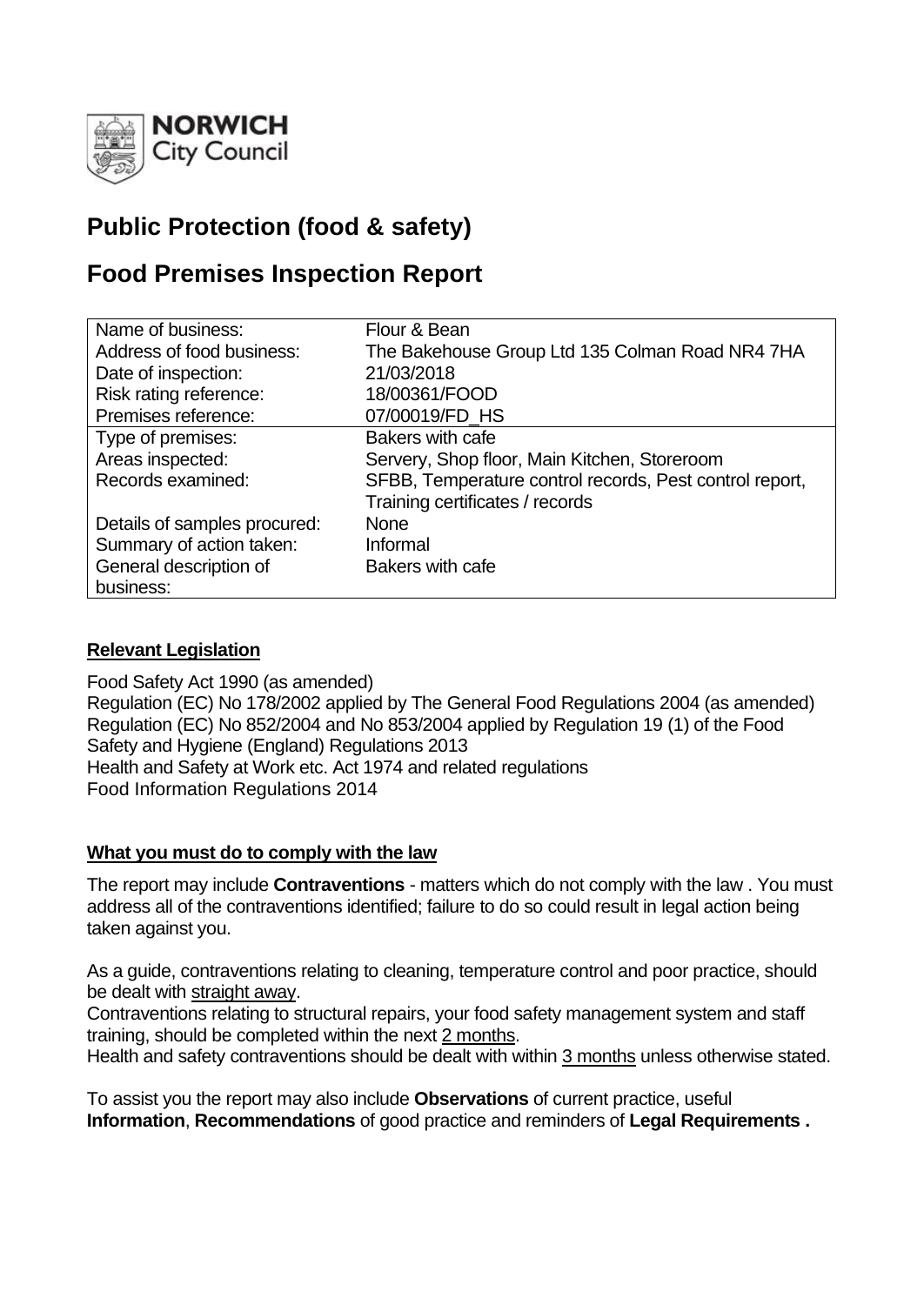My inspection was not intended to identify every contravention of the law and only covers those areas, practices and procedures examined at the time of the inspection. If the report fails to mention a particular matter this does not mean you have necessarily complied with the law.

## **FOOD SAFETY**

#### **How we calculate your Food Hygiene Rating:**

The food safety section is divided into three areas which you are scored against for the hygiene rating:

- 1. Food hygiene and safety procedures
- 2. Structural requirements
- 3. Confidence in management/control procedures

Your Food Hygiene Rating is 5 - a very good standard



### **1. Food Hygiene and Safety**

Food hygiene standards are high. You demonstrated a very good standard of compliance with legal requirements. You have safe food handling practices and procedures and all the necessary control measures to prevent cross-contamination are in place. Some minor contraventions require your attention. **(Score 5)**

#### Contamination risks

**Observation** I was pleased you could demonstrate effective E.coli 0157 control through the complete separation of raw and ready-to-eat food, the correct use of washhand basins and thorough handwashing, having dedicated equipment (including complex equipment) for raw and ready-to-eat foods, through 2-stage cleaning and the correct use of sanitisers, and by controlling the risks posed by soily vegetables.

**Observation** you had introduced separate boxes for the use of raw meat and one for allergens

#### Hand-washing

**Observation** Hand washing was managed well and wash-hand basins were well stocked with hand cleaning material.

Personal Hygiene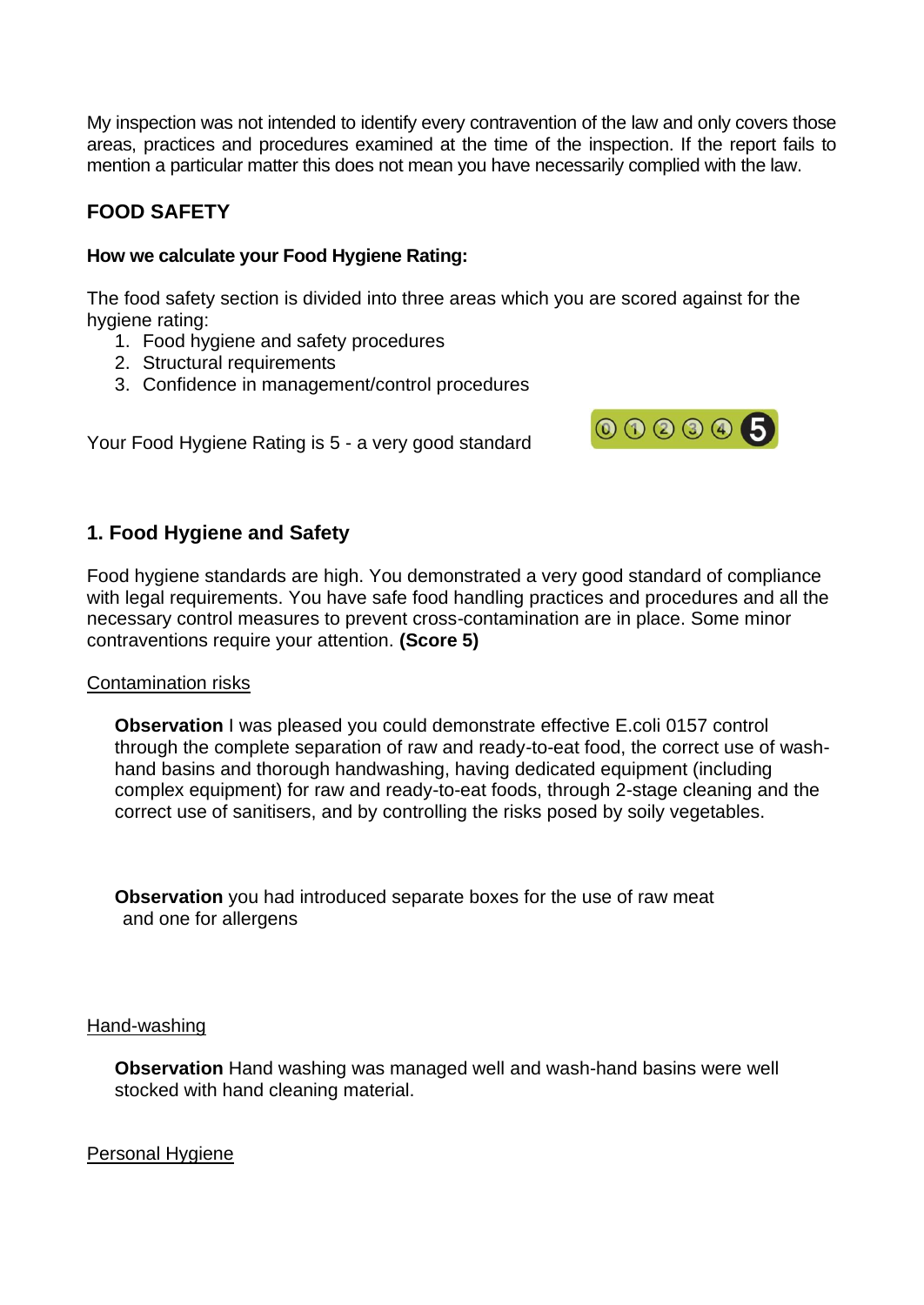**Observation** I was pleased to see that standards of personal hygiene were high.

#### Temperature Control

**Observation I** was pleased to see you were able to limit bacterial growth and/or survival by applying appropriate temperature controls at points critical to food safety and that you were diligently monitoring temperatures.

#### Unfit food

**Contravention** The following food was unfit (and was seized or destroyed in my presence) because it was either; past its use by date; did not conform to food safety requirements; was not produced, prepared or processed in accordance with the regulations; or, in the case of fresh meat, its origin could not be determined:

• a bag of prepared salad was beyond its 'use by' date of 20/3 (See photo below)

|                   | <b>Deplication</b><br>Flour and Bean<br>Prep Salad Bag 500g<br><b><i>Avenue Service Louis Bonda, Lollo Rossa, Baby</i></b><br><b>ALLENGENS For allargens see</b><br>Ingredients in bold<br>WASH BEFORE USE<br>STORE BELOW 5°C<br>USE BY | MUTRITIONAL INFORMATION<br>(Typical values)<br><b>H. JANS ON</b><br>L NE NESY<br><b>INT</b><br><b>IST WITHEITS</b><br>most or minute.<br><b>LARICHTYDRATE</b><br>of which<br><b>BLICHTS</b><br><b>PROTEIN</b> | per 100g<br><b>CONFIN</b><br>A Float and<br>12 113<br><b>OBS</b><br>3.20<br><b>T CHA</b><br>126 |
|-------------------|-----------------------------------------------------------------------------------------------------------------------------------------------------------------------------------------------------------------------------------------|---------------------------------------------------------------------------------------------------------------------------------------------------------------------------------------------------------------|-------------------------------------------------------------------------------------------------|
| <b>COMMERCIAL</b> | 20 MAR 2018                                                                                                                                                                                                                             | <b>RALT</b>                                                                                                                                                                                                   | 019                                                                                             |

#### **2. Structure and Cleaning**

The structure facilities and standard of cleaning and maintenance are all of a good standard and only minor repairs and/or improvements are required. Pest control and waste disposal provisions are adequate. The minor contraventions require your attention. **(Score 5)**

#### Cleaning of Structure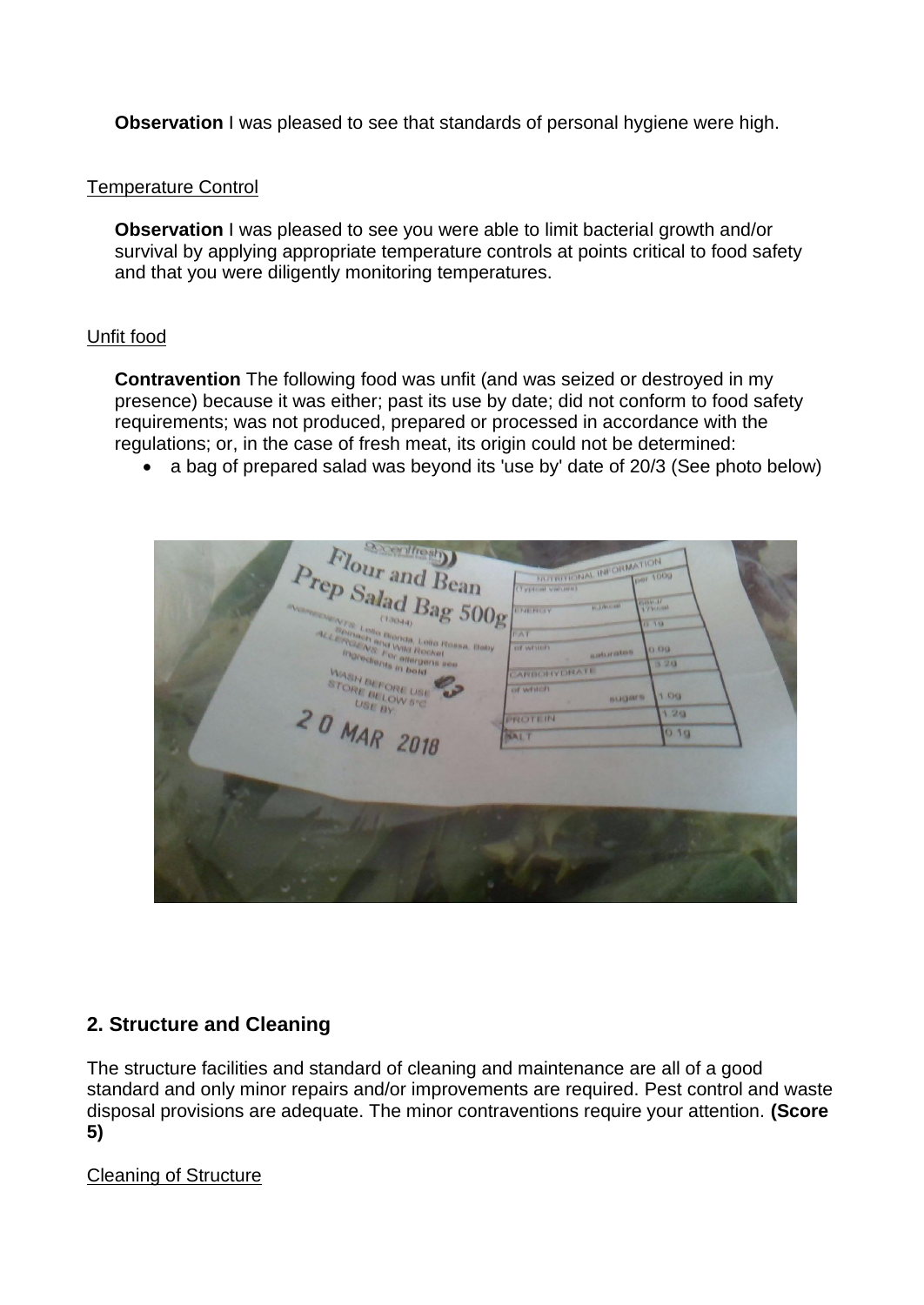**Contravention** The following structural items were dirty and require more frequent and thorough cleaning:

- the grid to the fan in the walk in fridge
- condensational mould was seen to the sky lights

#### Cleaning of Equipment and Food Contact Surfaces

**Contravention** The following surfaces and equipment in contact with food were dirty and/or could not be cleaned and require cleaning or discarding:

• underneath the soap dispenser in the shop

#### **Maintenance**

**Contravention** The following items had not been suitably maintained and must be repaired or replaced:

- the legs to the finishing table had flaking paint to it
- flaking paint to the wall in the shop (See photo below)



#### Pest Control

**Observation** there was a gap to the rear door allowing pests access to the premises. This must be adapted to prevent access